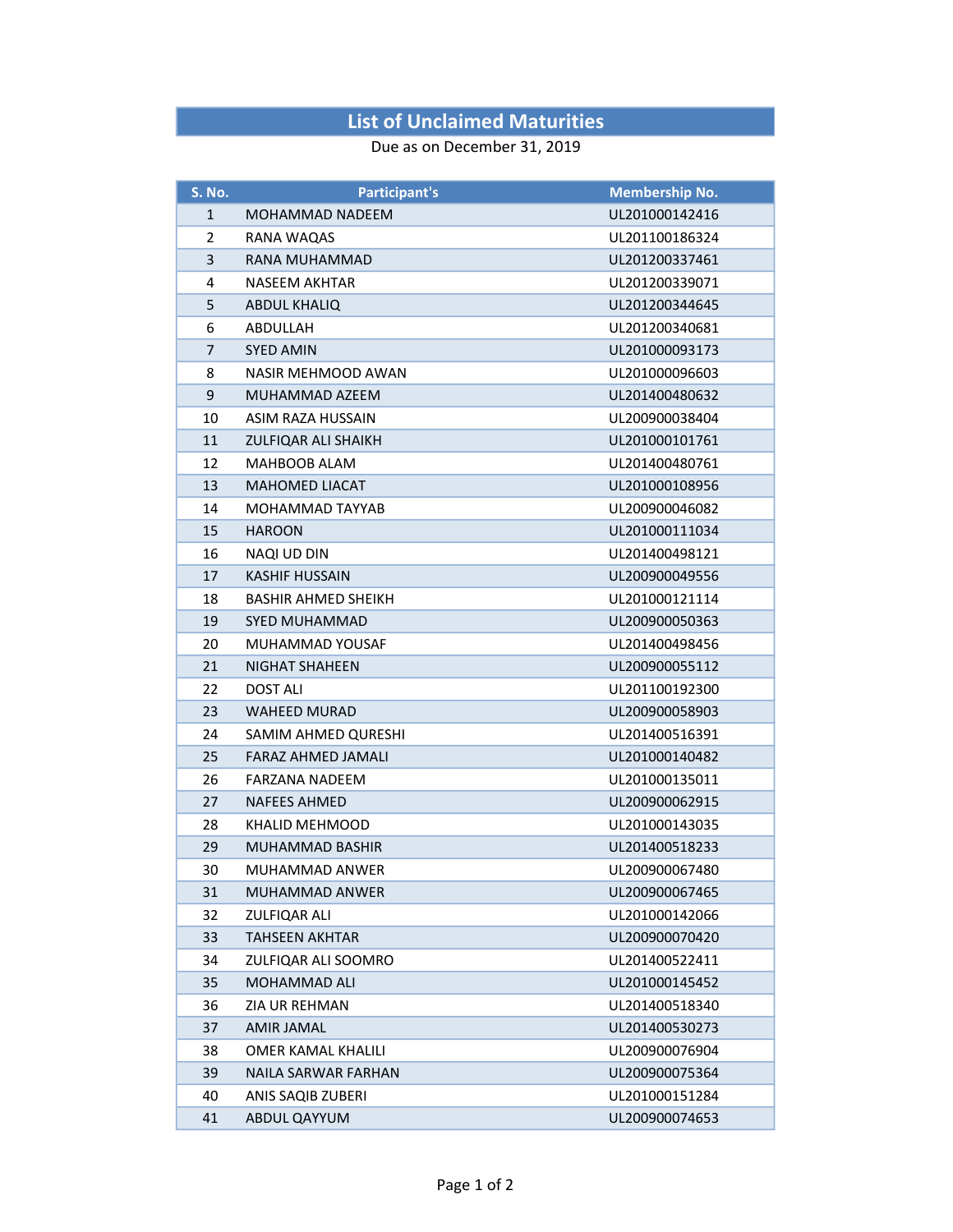## List of Unclaimed Maturities

Due as on December 31, 2019

| <b>S. No.</b> | Participant's              | <b>Membership No.</b> |
|---------------|----------------------------|-----------------------|
| 42            | <b>MUHAMMAD HANIF</b>      | UL200900076532        |
| 43            | KHALIL AHMED MUGHAL        | UL200900077685        |
| 44            | SYED ALI ZAFAR SHAH        | UL201000160012        |
| 45            | <b>ABDUL WAHEED</b>        | UL201000159920        |
| 46            | MUHAMMAD ZEESHAN           | UL201000157013        |
| 47            | <b>ABDUL BARI KHAN</b>     | UL200900082331        |
| 48            | MIAN MOHAMMAD              | UL200900080905        |
| 49            | <b>MUHAMMAD YOUSAF</b>     | UL201400537800        |
| 50            | SHAMMIMA ABDULLAH          | UL200900064654        |
| 51            | MUHAMMAD ABID HUSSAIN KHAN | UL200900075331        |
| 52            | MUHAMMAD ABID HUSSAIN KHAN | UL201000161751        |
| 53            | YASIR KHAN                 | UL201300385952        |
| 54            | <b>TANZILA KHURRAM</b>     | UL200800001905        |
| 55            | <b>FASIH UR REHMAN</b>     | UL201300393921        |
| 56            | <b>HAJI QADIR BUX</b>      | UL201000151424        |
| 57            | <b>MUHAMMAD SALEEM</b>     | UL200800019663        |

To claim benefits under your membership please contact:

#### Head of Member Support Services

Pak-Qatar Family Takaful Limited Direct: (+92 21) 34328966 PABX: (+92 21) 34311747 - 56 (Ext 187) Email: iftakaful@pakqatar.com.pk